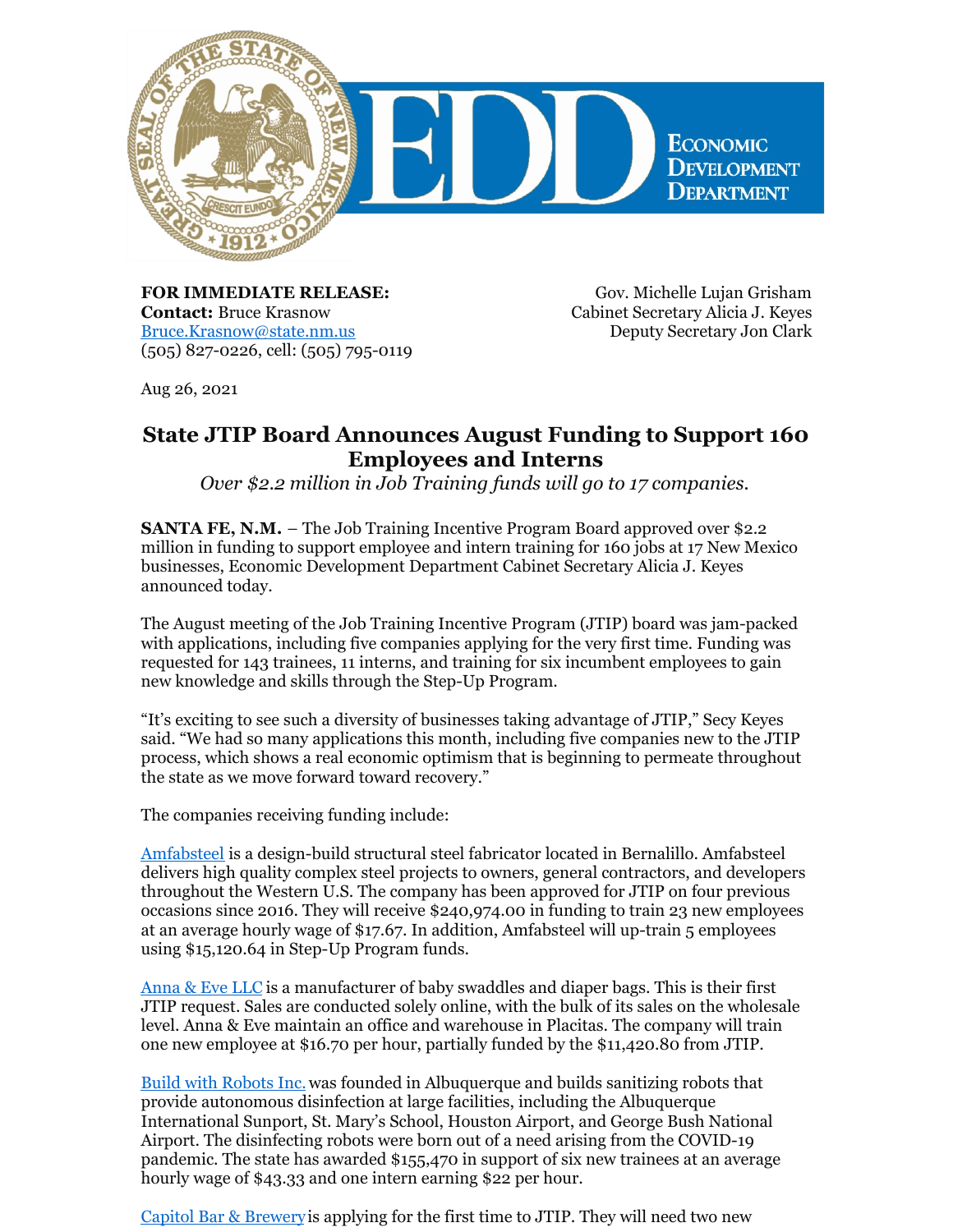trainees at an average salary of \$15.08 per hour and are requesting \$19,360. A Soccoro institution, the building has stood since 1896 and been occupied by a tavern ever since. The DeBrine family has owned Capitol Bar since 1987, and this year marks its 125<sup>th</sup> year in business. Capit0l Bar is expanding to include a brewery and morning coffee service, thanks in part to state LEDA funds granted this May.

Earth Traveler [Teardrop](http://www.earthtravelerteardroptrailers.com) Trailers LLC (Earth Traveler), founded in Santa Fe in 2017, is a manufacturer of the world's lightest teardrop trailers. This request marks the first time the company has applied to JTIP. Models start at just 250 pounds and are custom-made to meet client specifications. The designs are tough enough for off-road use, but can be pulled by an array of small vehicles. The company Is requesting \$25,840.00 to hire six trainees at an average hourly salary of \$17.25.

[Ergomotion](http://www.ergomotion.com) Inc. is the largest manufacturer of adjustable bed bases worldwide. With a base office in Santa Barbara, CA, the Santa Teresa warehouse will support final product coming from the company's new production facility in Cd. Juarez. The company's longterm goal is to continue to open new facilities in the U.S. to better serve existing customers, retailers, and strategic partners, thus Santa Teresa was picked as their first chose for expansion. This is their first JTIP application, requesting \$33,840.00 to hire five trainees at an average hourly salary of \$17.40 .

[KiloNewton](http://www.kilonewtonllc.com) LLC is a unique service-based business providing technical and engineering analysis and software design for the renewable energy sector. Located in Albuquerque, the company provides consulting and software R&D, primarily focuses on the optimization of large-scale solar, wind, and renewable technology. KiloNewton has been approved for JTIP on three previous occasions. This request for \$73,918.88 will be used toward training two new employees at an average of \$44.02 per hour and three interns with an average hourly salary of \$23.50.

New Mexico [Harvest](http://www.newmexicoharvest.com) in Albuquerque is a virtual farmer's market, featuring New Mexico products. The company utilizes a Community Supported Agriculture model in which community members pledge support to the farmers, ranchers, and producers, sharing the risks and benefits, with members customizing what crops are harvested for them weekly. They are applying for \$62,760 and it is their first JTIP request. They plan to hire eight new employees at an average hourly wage of \$20.09.

New [Mexico](https://nmfreshfoods.com/) Fresh Foods LLC is the first High Pressure Processing (HPP) tolling facility in the Southwest. HPP allows for extended shelf-life of canned agriculture products and also replaces the need for chemical preservatives and heat – allowing for a cleaner more naturally flavored product. The company's location in Albuquerque will help New Mexico businesses sell to a larger geographic customer base. The company intends to create 120 jobs over the next few years. This is their second JTIP request and this time they have been awarded \$124,744 to assist in training 16 new employees at an average salary of \$20.30 per hour.

[Nature's](http://www.ntxbio.com) Toolbox Inc.(dba NTx) is a bioinformatics and biomanufacturing company in Rio Rancho. Approved for JTIP on two previous occasions, they will receive \$396,179.92 in support of 18 new trainees with an average hourly wage of \$41.25. The company has developed a novel platform that allows for rapid screening of genetic data, thereby accelerating preclinical drug discovery efforts for any medically relevant compounds.

Red [Mountain](http://www.redmountainarsenal.com) Arsenal LLC (RMA) is an ammunition manufacturing company in Roswell that focuses on delivering high-quality ammunition to domestic and foreign governments, law enforcement, domestic training organizations, and commercial customers as allowed by U.S. law and U.S. Dept of State regulations. RMA is a Certified Veteran Owned Small Business, owned and operated by two veterans with extensive ammunition and military experience. The company currently has nine employees and the \$111,458 in JTIP funding will support eight new trainees, almost doubling their current staff, receiving an average hourly salary of \$20.50. RMA has been approved for JTIP on one other occasion.

Santa Fe Brewing [Company](http://www.santafebrewing.com)is New Mexico's oldest and largest craft brewery and is headquartered in Santa Fe, which serves as the location for all production and warehousing. The Santa Fe compound consists of a brewing/cellaring building, packaging hall, warehouse/distribution building, and a large tasting room. The original structure is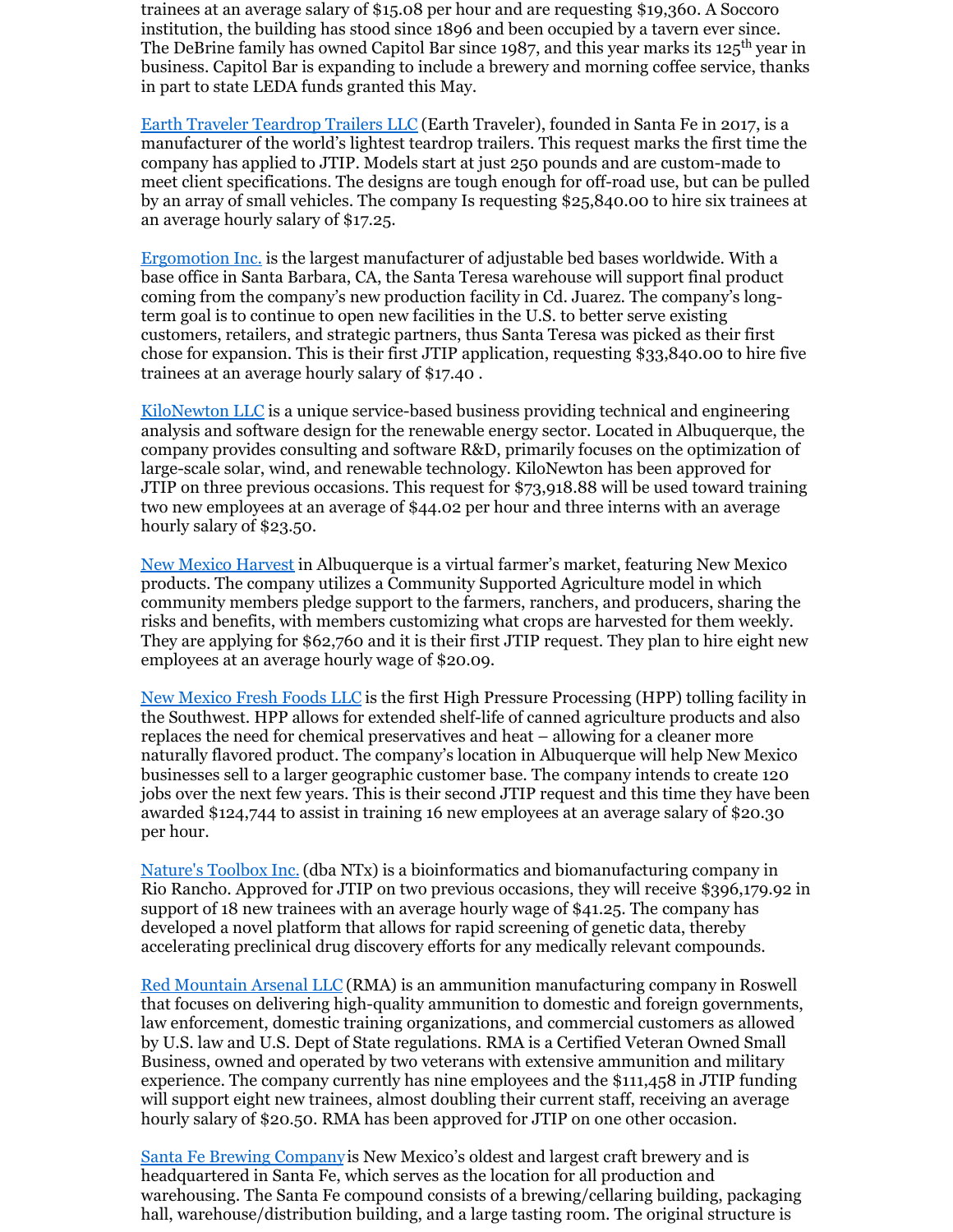now a concert and private party venue. The brewery also leases four additional taproom spaces in downtown Santa Fe, Eldorado, and two in Albuquerque. Santa Fe Brewing has been approved for JTIP on three previous occasions and will use the new funding of \$69,096 to train three new employees with an average hourly salary of \$32.

Sombra [Cosmetics](http://www.sombrausa.com) Inc. has requested JTIP funding on one previous occasion. Sombra manufactures pain relief gels and hand sanitizers, doing all of its own R&D and onsite lab work at the Albuquerque location since 1974. Its products are known for their purity, composition, and effectiveness. They will use the \$3,540 in JTIP funds to support one new trainee earning \$14.75 per hour.

TORC [Robots](https://torc.ai/) Inc. is an independent subsidiary of Daimler Truck AG, the global leader and pioneer in trucking. Headquartered in Blacksburg VA, TORC has leased a 40,000 square foot facility in Albuquerque which serves as the base of its testing operations for their highly automated self-driving trucks. TORC offers a complete self-driving-vehicle software and integration solution and is currently focusing on commercializing selfdriving trucks. This request is their third JTIP application and will be used to offset training costs for 10 new employees with an average hourly wage of \$41.01. The total request amount is \$226,028.96.

Vibrant [Corporation](http://www.vibrantndt.com) in Albuquerque provides non-destructive testing for component manufacturers and maintenance, repair, and overhaul companies using proprietary technology initially developed at Los Alamos National Laboratories. Vibrant has been approved for JITP on eight previous occasions. Its customers include Rolls Royce, Delta Airlines, Honeywell Engines and Systems, Boeing, GE, and the Dept of Defense Air Force Research Lab. The business plans to use the \$150,268 of JTIP to support seven new trainees earning an average hourly wage of \$38.29.

X-Bow Launch [Systems](http://www.xbowsystems.com) Inc. has been approved for JTIP twice before. Located in Albuquerque, the company is commercializing tactical launch capabilities for low-cost, rapid-response access to space. Their approach to additive manufacturing of solid propellants dramatically reduces costs and optimizes performance. X-Bow will receive \$399,898 in support of 15 new trainees with an average hourly salary of \$36.48.

[X2nSAT](http://www.x2nsat.com) Inc. has evolved over the years to become a full-service satellite network operator at the forefront of satellite communications technology. Headquartered in Petaluma CA, the company opened a second national operation center in Las Cruces in 2015. X2nSAT offers a variety of broadband and data transmission services including access to the internet, email, and cloud-based data storage. This, its third JTIP request, will offset costs to train 12 new employees at an average of \$23.17 and seven interns making an average of \$17.57 per hour. The total requested amount is \$155,610.

###

The New Mexico Economic Development Department's mission is to improve the lives of New Mexico families by *increasing economic opportunities and providing a place for businesses to thrive.*